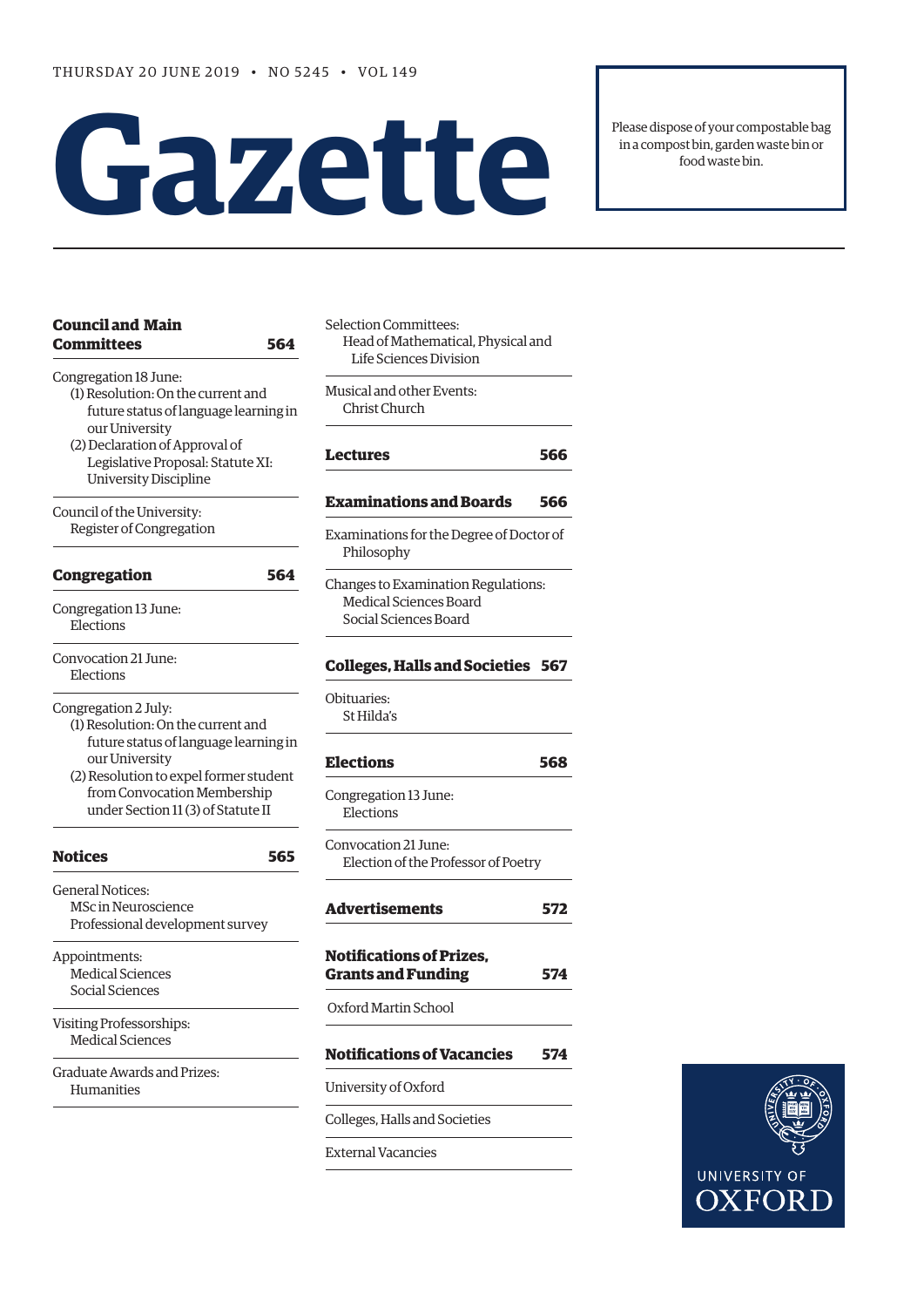## <span id="page-1-0"></span>Council and Main Committees

## Congregation

#### **Congregation** 18 June

#### **(1) Resolution: On the current and future status of language learning in our University**

This item of business has been moved to 2 July Congregation. See under 'Congregation' section below.

#### **(2) Declaration of Approval of Legislative Proposal: Statute XI: University Discipline**

No notice of opposition having been given, the Vice-Chancellor declared the Legislative Proposal concerning Statute XI: University Discipline approved.

#### **Council of the University**

#### **Register of Congregation**

The Vice-Chancellor reports that the following names have been added to the Register of Congregation:

- Bennett, J M R, Christ Church
- Bolam, E J, Nuffield Department of Medicine
- de Lusignan, S, Nuffield Department of
- Primary Care Health Sciences Feery, P F, Infectious Diseases Data **Observatory**
- Hara-Msuilra, T, Knowledge Exchange and Impact Team
- Holmes-Henderson, A V, St Hilda's
- Hubber, L, Wolfson
- Jordan, I, Department of Psychological Medicine
- Mowbray, A E, Nuffield Department of Primary Care Health Sciences
- Perry, G J M, Keble
- Watson, CH, Nuffield Department of Medicine

#### **Divisional and Faculty Boards**

For changes in regulations for examinations see ['Examinations and Boards'](#page-4-0) below.

| <b>Congregation</b> | 13 June |
|---------------------|---------|
|---------------------|---------|

#### **Contested elections**

Details are in ['Elections'](#page-5-0) section below.

#### **Elections**

PROFESSOR OF POETRY

Details are in '[Elections'](#page-5-0) section below.

#### **Congregation** 2 July

¶ Members of Congregation are reminded that any two members may, not later than **noon on 24 June**, give notice in writing to the Registrar that they intend to vote against the amendment to the resolution at (1) below or that they wish to oppose or amend the resolution at (2) below (see the note on the conduct of business in Congregation below).

A meeting will be held at 2pm on 2 July on the resolution and the proposed amendment at (1) below.

If no notice of opposition or amendment to the resolution at (2) below has been received, that resolution shall be declared carried at the meeting.

#### **(1) Resolution: On the current and future status of language learning in our University**

For full text of the resolution and Council's response, and the proposed amendment, see *Gazette* [No 5244, 13 June 2019, p549.](https://gazette.web.ox.ac.uk/files/13june2019-no5244redactedpdf#page=3)

#### **(2) Resolution to expel former student from Convocation Membership under Section 11 (3) of Statute II**

For full text of the resolution, see *[Gazette](https://gazette.web.ox.ac.uk/files/13june2019-no5244redactedpdf#page=4)*  [No 5244, 13 June 2019, p550](https://gazette.web.ox.ac.uk/files/13june2019-no5244redactedpdf#page=4).

#### **Arrangements for the meeting**

*Attendance and timings* 

The meeting will be held in the Sheldonian Theatre.

Attendance at the meeting is open to members of Congregation and to nominated representatives of the Oxford University Student Union (Oxford SU) as agreed in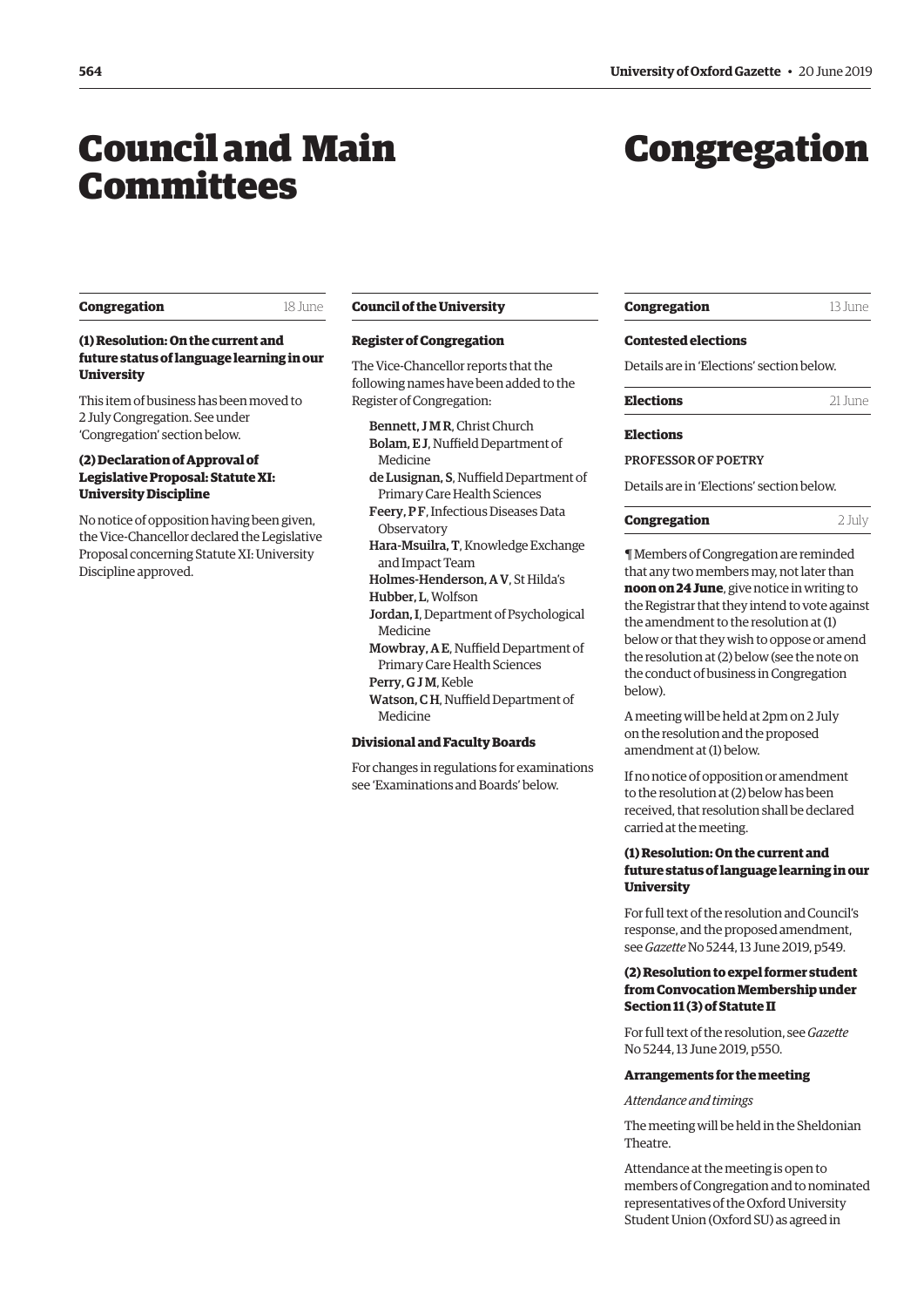<span id="page-2-0"></span>advance by the Vice-Chancellor. Admittance to the theatre will be on the production of a valid University card and will be on a frst-come, frst-served basis (places will be reserved for scheduled speakers). The doors of the Sheldonian Theatre will open at 1.45pm and will remain open throughout the meeting except (if a vote is taken) when voting is taking place.

The Vice-Chancellor has decided that the wearing of gowns shall be optional on this occasion.

#### *Advance notice by speakers*

Members of Congregation who wish to speak are asked to indicate this intention by emailin[g congregation.meeting@admin.](mailto:congregation.meeting@admin.ox.ac.uk) [ox.ac.uk a](mailto:congregation.meeting@admin.ox.ac.uk)t the latest by **10am on Monday 1 July**. It would be helpful if members of Congregation intending to speak would explain in no more than 25 words what issues they wish to cover, to assist with determining the order in which speakers are called. Speakers will be expected to limit their contributions to four minutes. Owing to time constraints, it may not be possible to call all those who wish to speak. On the other hand, if time permits, those who have not indicated in advance may have an opportunity to speak.

#### *Transcript*

It is intended that a transcript<sup>1</sup> of the meeting will be published in the *Gazette* of 11 July and on the Congregation website. As a result of time constraints, it will not be possible to check the report of the proceedings with individual speakers before publication. Speakers are asked to provide their written texts by email to [congregation.](mailto:congregation.meeting@admin.ox.ac.uk)  [meeting@admin.ox.ac.uk](mailto:congregation.meeting@admin.ox.ac.uk) by **9am on Wednesday 3 July**.

#### **Note on procedures in Congregation**

¶ Business in Congregation is conducted in accordance with Congregation Regulations 2 of 2002 (www.admin.ox.ac.uk/statutes/ regulations/529-122.shtml). A printout of these regulations, or of any statute or other regulations, is available from the Council Secretariat on request. A member of Congregation seeking advice on questions relating to its procedures, other than elections, should contact Dr N Berry at the University Offices, Wellington Square (telephone: (2)80199; email: [nigel.berry@](mailto:nigel.berry@admin.ox.ac.uk)  [admin.ox.ac.uk](mailto:nigel.berry@admin.ox.ac.uk)); questions relating to elections should be directed to the Elections Officer, Ms S L S Mulvihill (telephone:  $(2)80463$ ; email: elections.office@admin. [ox.ac.uk\)](mailto:elections.office@admin.ox.ac.uk).

## Notices

#### **General Notices**

#### **MSc in Neuroscience**

#### EXAMINATION DATES FOR 2019–20

- Qualifying exam: Wed 11 December 2019
- Poster presentation at Oxford Neuroscience day: Wed 25 March 2020
- Submission dissertation 1: Wed 15 April 2020
- Oral presentation on dissertation 2: Wed 29 and Thurs 30 July 2020
- Submission of dissertation 2: Wed 12 August 2020
- Viva voce exams: Wed 9 and Thurs 10 September 2020

#### **Professional development survey**

Alex Holmes, Head of Administration and Finance, Department of Paediatrics, is seeking participants for a survey he is running as part of his MSc research project into staff engagement with continuing professional development and training activities. If you work in a professional service role across the University and can spare ten minutes to give your views, please take the survey at: [https://oxford.](https://oxford.onlinesurveys.ac.uk/professional-services-staff-engagement-with-cpd-and-traini)  onlinesurveys.ac.uk/professional-servicesstaff-engagement-with-cpd-and-traini (closing date: 31 July).

Alex has agreed to share recommendations arising from his research with Julian Duxfeld, HR Director, and the Registrar, but any answers given will be anonymous and only used for the purposes of his MSc project. More information[: alex.holmes@](mailto:alex.holmes@paediatrics.ox.ac.uk)  [paediatrics.ox.ac.uk](mailto:alex.holmes@paediatrics.ox.ac.uk).

#### **Appointments**

#### **Medical Sciences**

#### PROFESSORSHIP OF PAEDIATRIC NEUROMUSCULAR DISEASE

Laurent Servais, MD Catholic University Louvain, PhD FU Brussels, Professor of Child Neurology, Liège, Head of the Neuromuscular Centre, Liège, and Head of the Institute I-Motion, Paris, has been appointed to the Professorship of Paediatric Neuromuscular Disease in the Department of Paediatrics with efect from 1 September 2019. Professor Servais will be a fellow of Kellogg.

#### **Social Sciences**

#### PROFESSORSHIP OF TAXATION LAW

Tsilla Dagan, LLB JSD Tel Aviv, LLM New York, Raoul Wallenberg Professor of Law, Bar Ilan, has been appointed to the Professorship of Taxation Law in the Faculty of Law with efect from 23 September 2019. Professor Dagan will be a fellow of Worcester.

#### REAPPOINTMENTS

Dr Marc Macias-Fauria, Associate Professor of Physical Geography, School of Geography and the Environment, from 1 January 2020 until retirement

#### **Visiting Professorships**

#### **Medical Sciences**

Dr Bent Jakobsen, PhD, Radclife Department of Medicine (Weatherall Institute of Molecular Medicine), title of Visiting Professor of Immunology for a period of 3 years from 13 June 2019

Professor Martha Viveros-Sandoval, BSc MSc PhD Instituto Politécnico Nacional, Nuffield Department of Medicine, title of Visiting Professor of Haemostasis and Vascular Biology for a further period of 5 years from 19 July 2019

#### **Graduate Awards and Prizes**

#### **Humanities**

### FACULTY OF CLASSICS

*Chancellor's Latin Prizes* 

The 2019 Chancellor's Latin Prize for Prose has been jointly awarded to Joost Botman, Queen's, and Lucas Jones, Magdalen.

The 2019 Chancellor's Latin Prize for Verse has been awarded to Nicholas Stone, Christ Church.

#### *Gaisford Prize for Greek Verse*

The 2019 Gaisford Prize for Greek Prose has been awarded to Lucas Jones, Magdalen.

The 2019 Gaisford Prize for Greek Verse has been awarded to Jason Webber, Exeter.

<sup>&</sup>lt;sup>1</sup> The transcript may be edited for legal reasons.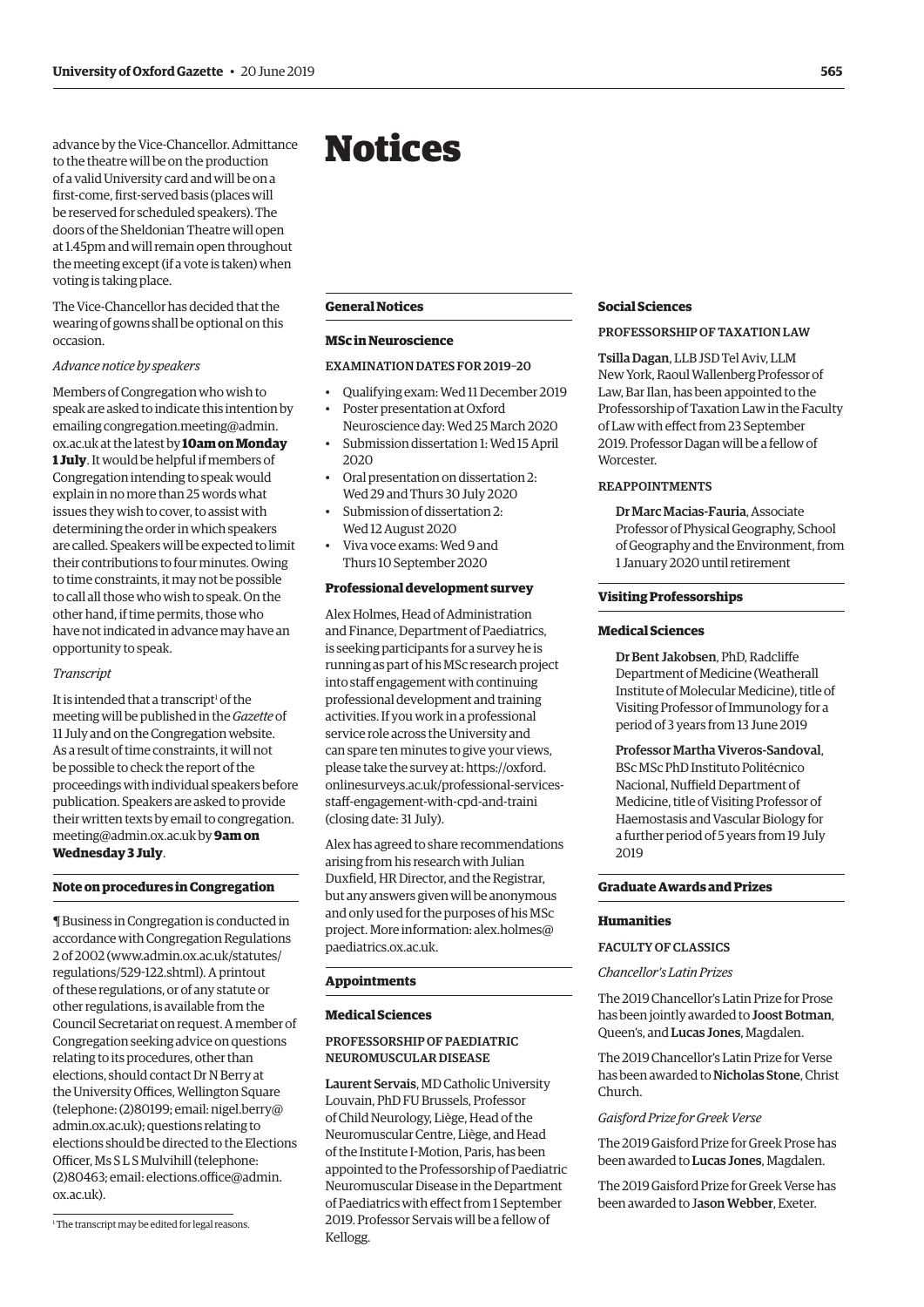## Lectures

## Examinations and Boards

#### <span id="page-3-0"></span>**Selection Committees**

The composition of the selection committee to the post below, proceedings to fll which are currently in progress, is as follows:

#### HEAD OF MATHEMATICAL, PHYSICAL AND LIFE SCIENCES DIVISION

#### *Appointed by*

| Vice-Chancellor            | ex officio           |
|----------------------------|----------------------|
| Professor M Calder         | Council              |
| Professor P Grant          | Council              |
| Dr J Maxton                | Council              |
| Professor Sir Adrian Smith | <b>MPLS Division</b> |
| Professor K Willis         | <b>MPLS Division</b> |
| Professor J Wheater        | <b>MPLS Division</b> |
|                            |                      |

#### **Musical and other Events**

#### **Christ Church**

#### ANDREW CHAMBLIN MEMORIAL CONCERT 2019

David Titterington will give the 13th annual Andrew Chamblin Memorial Concert at 8pm on 19 September in the Cathedral. The hourlong programme will include organ works by Bach, Muffat, Scheidemann, Wesley and Ritter. Free. Everyone welcome. No tickets required; no reserved seating.

#### **Humanities**

#### **Rothermere American Institute**

ARTS PATRONAGE IN MODERN AMERICA LECTURES

The following lectures will take place at 3pm at the Rothermere American Institute. Registration required: [karen.heath@rai.](mailto:karen.heath@rai.ox.ac.uk)  [ox.ac.uk.](mailto:karen.heath@rai.ox.ac.uk) Convenors: Dr K P Heath; Amanda Niedfeldt, Minnesota – Twin Cities

#### Dr John R Blakinger

*26 Jun*: ' "To remain silent is to remain complicit": arts funding in the Trump era'

Mary Anne Goley, Founding Director, Fine Arts Program of the Federal Reserve Board

*27 Jun*: 'Playing by the rules, how I directed the Fine Arts Program of the Federal Reserve Board, 1975–2006'

#### **Faculties of Classics and Medieval and Modern Languages**

A conference will take place on 24 September at the Taylor Institution. Speakers include Rebecca Bowen, Marta Celati, Giacomo Comiati, Alessio Cotugno, Giada Guassardo, Stephen Harrison, Han Lamers, Martin McLaughlin and Maria Pavlova. Music recital by Rossella Bondi, accompanied at the piano by David Palmer. Free, but registration required by 1 September: elisabetta.tarantino@modlangs.ox.ac.uk. Sponsored by the Centre for Early Modern Studies; the Centre for the Study of the Renaissance, Warwick; Corpus Christi; the Jowett Copyright Trust; and the Society for Italian Studies. Convener: Martin McLaughlin

*Subject*: 'Rethinking the Italian Renaissance: a conference in memory of Paola Tomè'

#### **Examinations for the Degree of Doctor of Philosophy**

*This content has been removed as it contains personal information protected under the Data Protection Act.*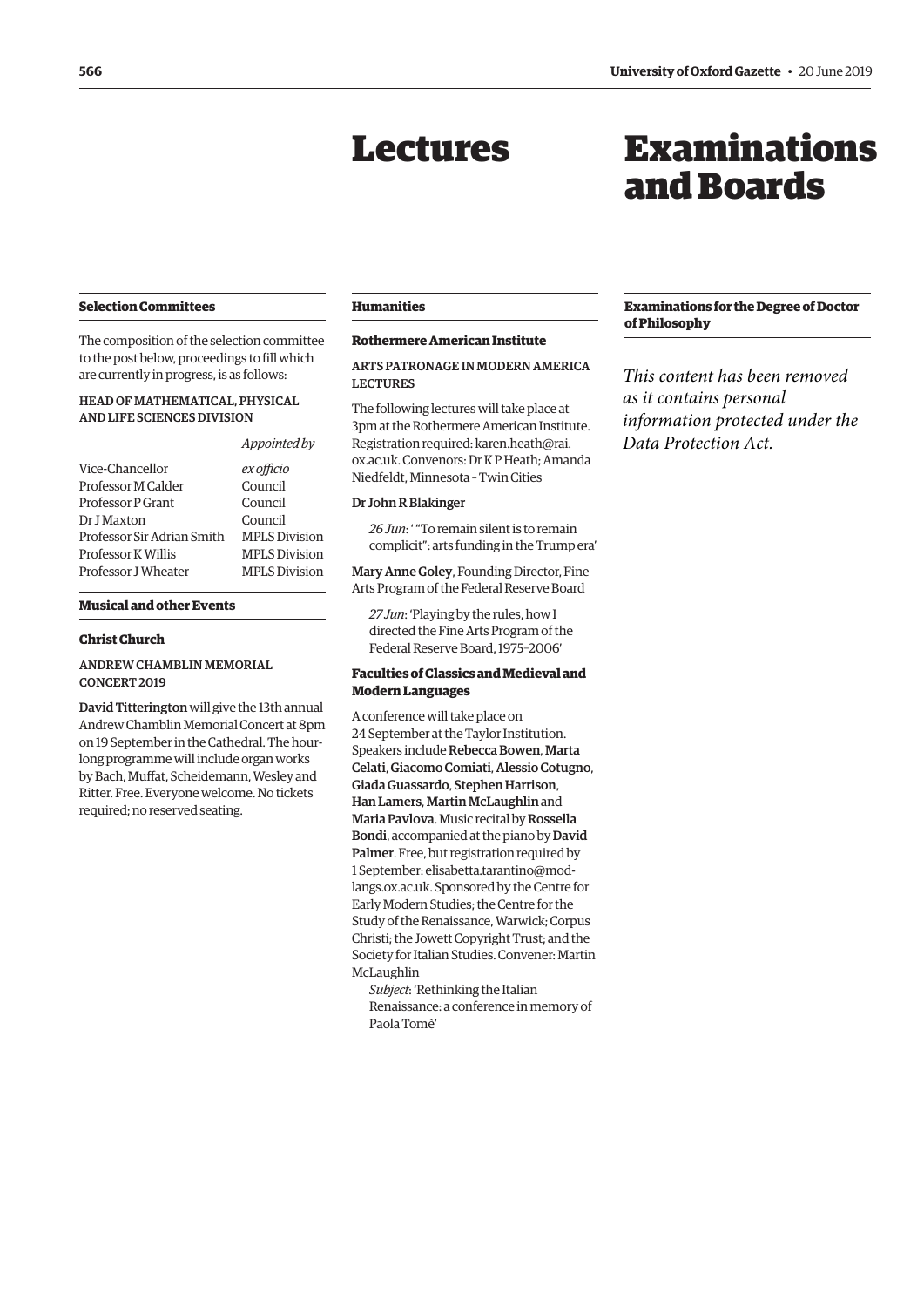<span id="page-4-0"></span>*This content has been removed as it contains personal information protected under the Data Protection Act.*

#### **Changes to Examination Regulations**

For the complete text of each regulation listed below and a listing of all changes to regulations for this year to date, please see https://gazette.web.ox.ac.uk/examinationregulations-0.

#### **Medical Sciences Board**

PRELIMS IN MOLECULAR AND CELLULAR BIOCHEMISTRY

change of duration of papers from 2 hours to 2.5 hours

#### **Social Sciences Board**

#### RESEARCH DEGREES IN ECONOMICS

(a) amendment to terminology used to describe papers/subjects (b) removal of statement detailing specific requirements needed to pass Qualifying Examination as included in Course Handbook

#### MSC IN ECONOMICS FOR DEVELOPMENT

amendment to terminology used to describe the extended essay/dissertation

#### MSC IN SOCIAL ANTHROPOLOGY

#### MSC IN VISUAL, MATERIAL AND MUSEUM ANTHROPOLOGY

amendment to timing of assessment for Paper 1

#### MSC IN TAXATION

introduction of time limit on resitting Tax Principles and Policy examination

#### FHS OF PHILOSOPHY, POLITICS AND ECONOMICS

(a) minor amendments to content of Advanced Paper in Theories of Justice (paper 229) (b) introduction of new paper in Comparative Political Economy (paper 230)

## Colleges, Halls and Societies

#### **Obituaries**

#### **St Hilda's**

Elizabeth Catharine Oclanis Bevis (*née*  Barstow), 16 April 2019; 1953. Aged 85. Helen Ives (*née* Johnstone), 2019; 1958. Aged 80.

Ann Trocmé (*née* Bowden), 19 May 2019; 1947. Aged 90.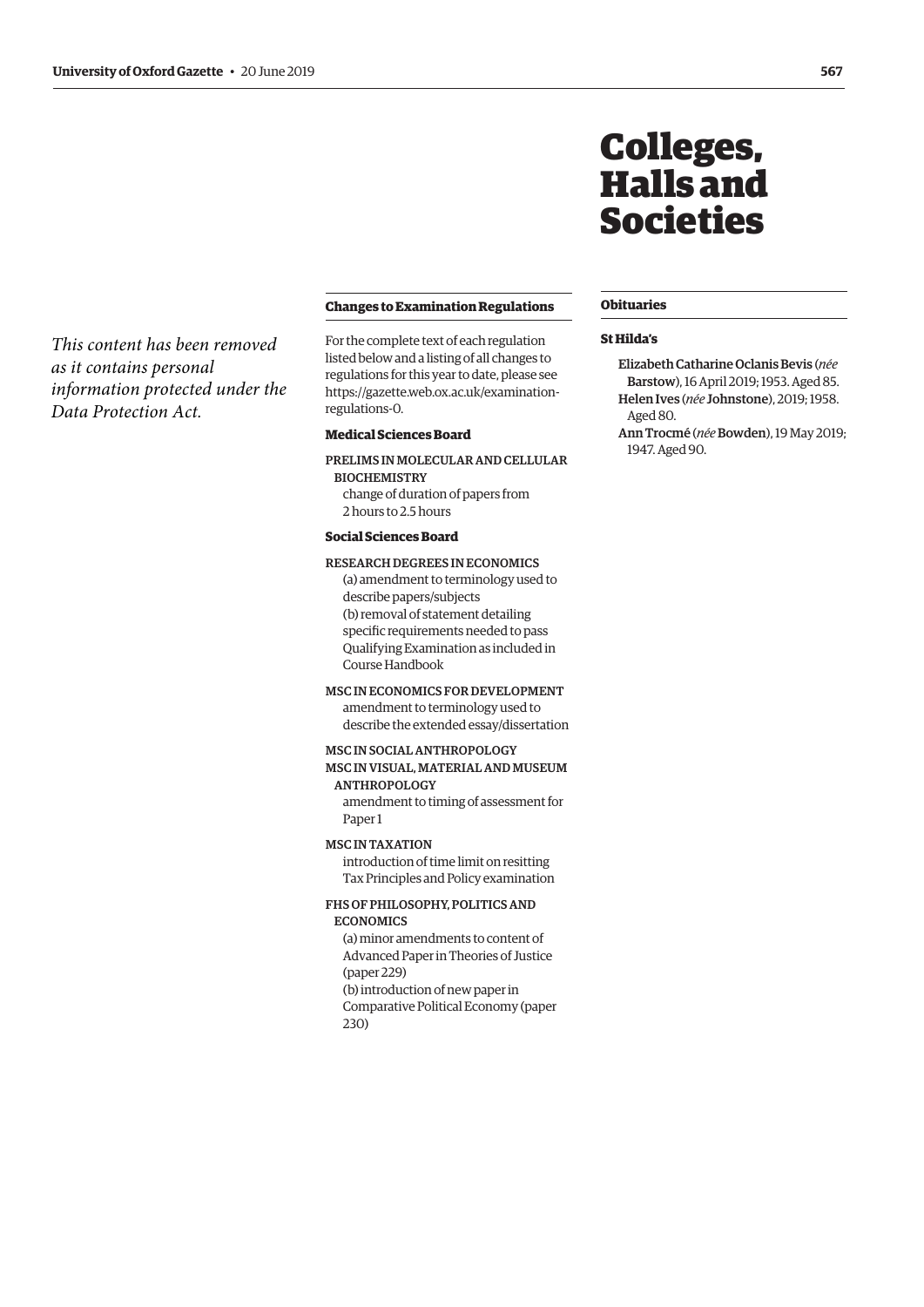## <span id="page-5-0"></span>**Elections**

| Congregation | 13 June |
|--------------|---------|
|              |         |

The results of the 13 June contested elections will be published in the 27 June *Gazette*.

| Convocation | $21$ Iune |
|-------------|-----------|
|-------------|-----------|

#### **Nominations for this election closed on 9 May.**

#### **Election of the Professor of Poetry**

An election by Convocation will be held in Trinity term 2019 in order to elect the Professor of Poetry, to hold office for four years from the frst day of Michaelmas term 2019. A meeting of Convocation will be held on Friday, 21 June 2019, to announce the results.

#### DUTIES AND STIPEND OF THE PROFESSOR

The duties of the Professor are: normally to give one public lecture each term on a suitable literary subject (where the term 'public lecture' does not include poetry readings or recitals or other such events); to deliver an inaugural lecture; normally to offer one more event each term (which may include poetry readings, workshops, hosted events etc); to give the Creweian Oration at Encaenia every other year (a duty established by convention); each year, to be one of the judges for the Newdigate Prize, the Jon Stallworthy Prize, the Lord Alfred Douglas Prize and the Chancellor's English Essay Prize; every third year to help judge the prize for the English poem on a sacred subject; and generally to encourage the art of poetry in the University.

The Professor receives a stipend of £12,710 per annum which is increased in line with the annual cost-of-living increases for academic and related staff, plus £40 for each Creweian Oration. The Professor may hold the post in conjunction with another professorship or readership within the University. The post enjoys an association with All Souls College, but there may be occasions when the postholder is ofered an association by another college (eg if the postholder has a prior association with another college).

Further particulars for the Professorship are available on the University website

t he post should be addressed to the Chair of t he Faculty Board, Professor Ros Ballaster, www. ox.ac.uk). Informal enquiries about who can be contacted by email at [chair@ell.](mailto:chair@ell.ox.ac.uk)  [ox.ac.uk.](mailto:chair@ell.ox.ac.uk) All enquiries will be treated in strict confidence.

#### ELECTION PROCEDURES

This election will be conducted electronically by Electoral Reform Services Ltd (ERS) on behalf of the University of Oxford.

All members of Convocation are eligible to vote in this election.

#### *Convocation*

Convocation consists of all the former student members of the University who have been admitted to a degree (other than an honorary degree) of the University, and of any other persons who are members of Congregation or who have retired having been members of Congregation on the date of their retirement.

Membership of Convocation is conferred automatically to members of Congregation whose names have been entered in the Register of Congregation and to Oxford degree-holders after having attended a formal degree ceremony (either in person or in absentia). Those wishing to verify their current status as members of Convocation are asked to contact their college secretary or departmental administrator.

The functions of Convocation are set out in the University Statutes (www.admin.ox.ac. uk/statutes/780-121.shtml).

#### *Nominations*

Nominations by 50 members of Convocation other than the candidate were received by the Elections Office at the University Offices, Wellington Square, up to 4pm on Wednesday, 9 May. The list of all those nominated by the deadline is published in this issue of the *Gazette*.

#### *Candidate statements*

Each candidate for election, or authorised representative, was permitted to submit for publication a written statement, of no more than 500 words, setting out the candidate's reasons for standing, including for publication one photograph of themselves and one URL to the candidate's own website if they so wished. These statements were received by the Elections Office at the University Offices, Wellington Square, by 4pm on Wednesday, 9 May. In the event of a contested election, these statements shall be published in the University *Gazette* and on the official University website.

#### *Congregation fysheets*

Ten or more members of Congregation may arrange to have a fysheet circulated with the *Gazette* in regard to this election. The rules made by Council governing the circulation of fysheets are given in Appendix B of Congregation Regulations 2 of 2002 (www. admin.ox.ac.uk/statutes/regulations/529- 122b.shtml#\_Toc28141352).

#### *Voting arrangements*

An online ballot will be conducted by the Electoral Reform Services in accordance with the following procedures and the results announced at a meeting of Convocation on Friday, 21 June.

#### *Voter registration*

Voter registration for this election closed on 6 June.

#### *Voting*

Registered voters will be able to vote online from Thursday, 23 May, until noon on Thursday, 20 June (BST). Voters will be sent instructions on how to vote once their eligibility to vote has been verifed.

#### *Result of a contested election*

The result of a contested election will be announced in a meeting of Convocation at 3pm on Friday, 21 June, in Convocation House. Members of Convocation wishing to attend the meeting are asked to note that the wearing of gowns is optional. The result will subsequently be reported on the University's website and published in the *Gazette*.

#### FURTHER INFORMATION

Informal enquiries about the post should be addressed to the Chair of the Faculty Board, Professor Ros Ballaster, who can be contacted by email at chair@ell.ox.ac.uk. All enquiries will be treated in strict confdence.

Further information about election procedures may be found in Council Regulations 8 of 2002 (www.admin.ox.ac. uk/statutes/regulations/1089-120.shtml).

Those wishing to verify their current status as members of Convocation are asked to contact their college secretary or departmental administrator.

Media enquiries should be directed to the University of Oxford News and Information Office (email: news.office@admin.ox.ac. [uk;](mailto:news.office@admin.ox.ac.uk) tel: +44 (0)1865 (2)80528 o[r stuart.](mailto:stuart.gillespie@admin.ox.ac.uk)  [gillespie@admin.ox.ac.uk](mailto:stuart.gillespie@admin.ox.ac.uk); +44 (0)1865 283877).

All other queries should be addressed to the Elections Officer, Ms SL S Mulvihill, Council Secretariat, University Offices, Wellington Square, Oxford, OX1 2JD (email[: poetry.](mailto:poetry.election@admin.ox.ac.uk)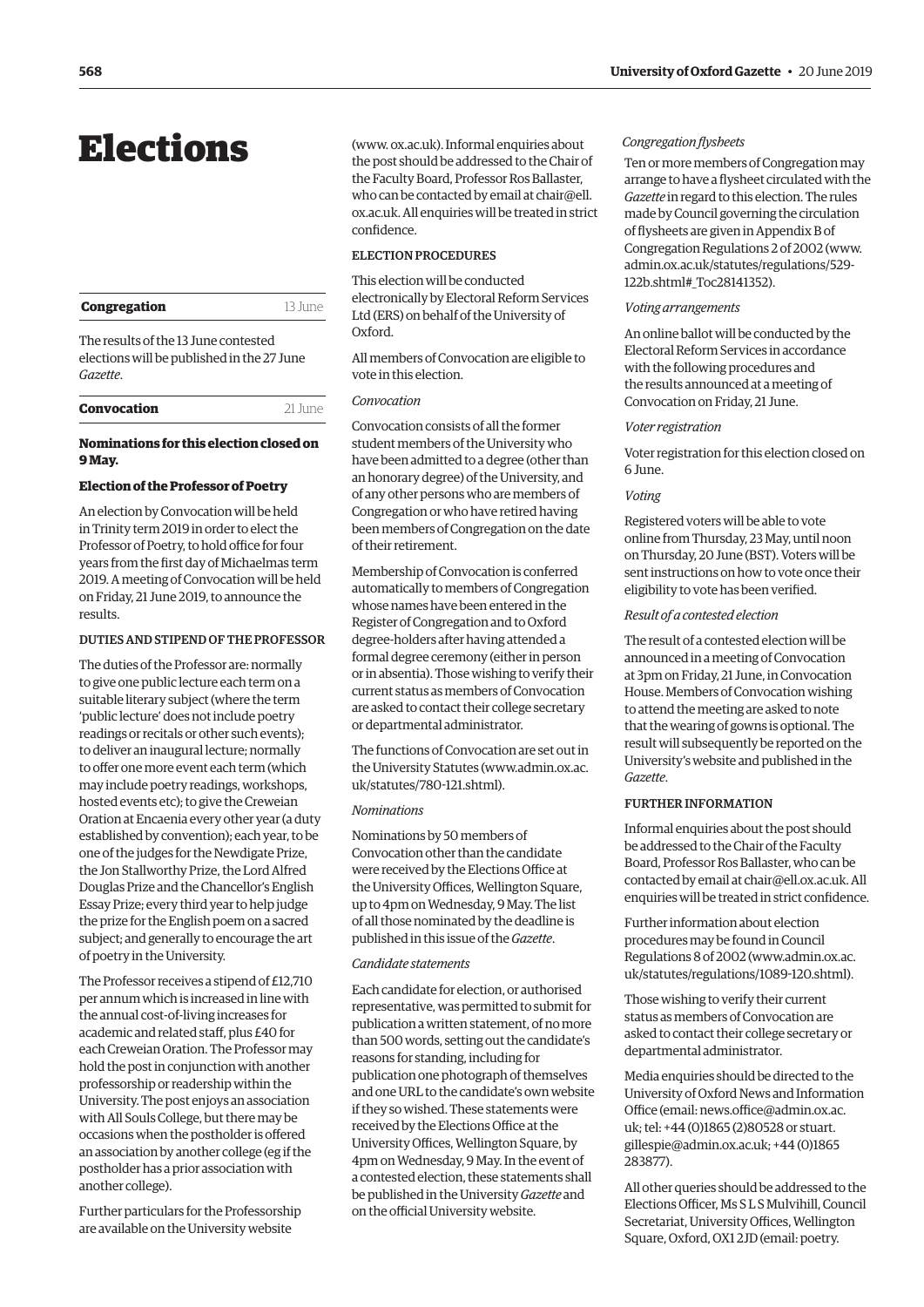[election@admin.ox.ac.uk;](mailto:poetry.election@admin.ox.ac.uk) tel: +44 (0)1865 (2)80463).

#### NOTICE OF NOMINATIONS

The nomination period for this election closed at 4pm on Thursday, 9 May 2019. Three candidates met the threshold of 50 nominations from members of Convocation:

- Andrew McMillan
- Alice Oswald
- Todd Swift

Candidate statements are published in this issue of the *Gazette*.

#### Andrew McMillan

*Nominated by*: Sophie Afdhal Ms Samira Ahmed Dr Natasha Alden Mr Rob Alderson Dr Jacob Anders Dr Joanne Baker Mr Dominic Barker Mr Charles Beckett Billy-Ray Belcourt Ms Kathryn Bevis Mr Luka Boeskens Ms Hannah Bond Simon Boyle Mr Nicholas Brooksbank Mr Alan Buckley Ms Louise Chantal Dr Rosalind Clarke Mr Andrew Copson Mrs Elizabeth Coulter Mr Benjamin Curthoys Mr Rishi Dastidar Mr Michael Donkor Ms Rosemary Edge Mr Richard Egleton Dr Gareth Evans Ms Georgia Faletas Mr Stuart Ffoulkes Miss Dorothy Finan Ms Susannah Ford Professor Matthew Fox Miss Alison Garcia Ms Charlotte Geater Mr Aled George Mr Alexis Gibbs Professor David Gillespie Ms Sarah Godwin Dr Thea Goodsell Mr Will Green Mr Tarquin Grossman Professor Keith Hanley Mrs Sarah Harkness Michael Hatchett Mr Edward Hodgkinson Mr Robert Holtom Dr Anthony House Miss Laura Howes Mr Oliver Seth Insua-Summerhays David Ireland Mr Stephen Mark Jones Ms Fiona Helen Kemp Yoolim Kim Dr Gareth Langley Ms Maisie Lawrence Miss Georgina Lee Dr Daryl Leeworthy Mr Chris McCartney Mr Robert McManus Ms Catherine Max Mr Brian Millar Dr Eva Miller Mr Amos Millet Hereward Mills Professor Rana Mitter Claire Morley Miss Gemma Murray Mr John Owen Mrs Rosamund Owens Professor Carl Phelpstead Mr Tony Pinkney Ms Elizabeth Porter Ms Antonia Prescott Ms Rachel Richardson Ms Yara Rodrigues Fowler Dr Alice Roworth Mr Ian Runacres Ms Esther Phoebe Rutter Mr Edward Siddons Professor Catherine Spooner Professor James Studd Dr Matthew Sweet Mr Timothy Owain Vaughan Mr Ashley Walters Ms Rebecca Watson Ms Harriet Williams

#### Alice Oswald

*Nominated by*: Dr Kalina Allendorf Dr Harriet Archer Ms Kate Caoimhe Arthur Professor Laura Ashe Ms Hazel Barkworth Professor Helen Barr Dr Rebecca Beasley Professor Matthew Bevis Alice Bloom Professor Elleke Boehmer Professor Charlotte Brewer Mr Alex Bridgland Dr David Bryan Professor Felix Budelmann Professor Philip Bullock Professor Colin Burrow Mrs Kirsten Burrows Dr Rachel Buxton Miss Nancy Campbell Ms Alice Carrington-Windo Dr Robert Cassels Professor Terence Cave Professor Supriya Chaudhuri Dr Matthew Cheung Salisbury

Mr Thomas Chivers Mr Rossa Commane Professor Martin Conway Mr Tom Cook Ms Denise Cripps Dr Andrew Dean Mr Richard Devereux Professor Michael Dobson Professor Robert Douglas-Fairhurst Dr David Dwan Professor Rachel Falconer Dr Julie Farguson Mr John Field Mr Jamie Findlay Dr Mark Floyer Professor Robert Foster Dr Peta Fowler Professor Peter Frankopan Professor Vincent Gillespie Mr Alan Glaum Professor Roger Goodman Mr R C Gould Dr Jane Griffiths Professor Daniel Grimley Mr John Grimond Mr Mark Haddon Ms Mercy Haggerty Mr Tim Hall Professor Alexandra Harris Professor Stephen Harrison Mr Isaac Harrison Louth Professor Edmund Herzig Mr Dominic Hewett Dr Benjamin Higgins Dr Kerstin Hoge Dr Malcolm Howe Mr Peter Huhne Professor Gregory Hutchinson Professor Lorna Hutson Professor Katherine Ibbett Professor Jennifer Ingleheart Ms Angie Johnson Jeri Johnson Professor Susan Jones Thomas Karshan Professor John Kerrigan Professor Katrin Kohl Professor Carolyne Larrington Professor Emeritus Hermione Lee Professor Angela Leighton Ms Fiona Lensvelt Professor Suzannah Lipscomb Dr Jamie Lorimer Dr Charlie Louth Mr Michael Loveday Dr Erica McAlpine Professor Ian McBride Mr Harry McCarthy Professor Peter McDonald Mr Robin McGhee The Rev'd Dr Elizabeth Macfarlane Dr Tom MacFaul Professor Patrick McGuinness Professor Fiona Macintosh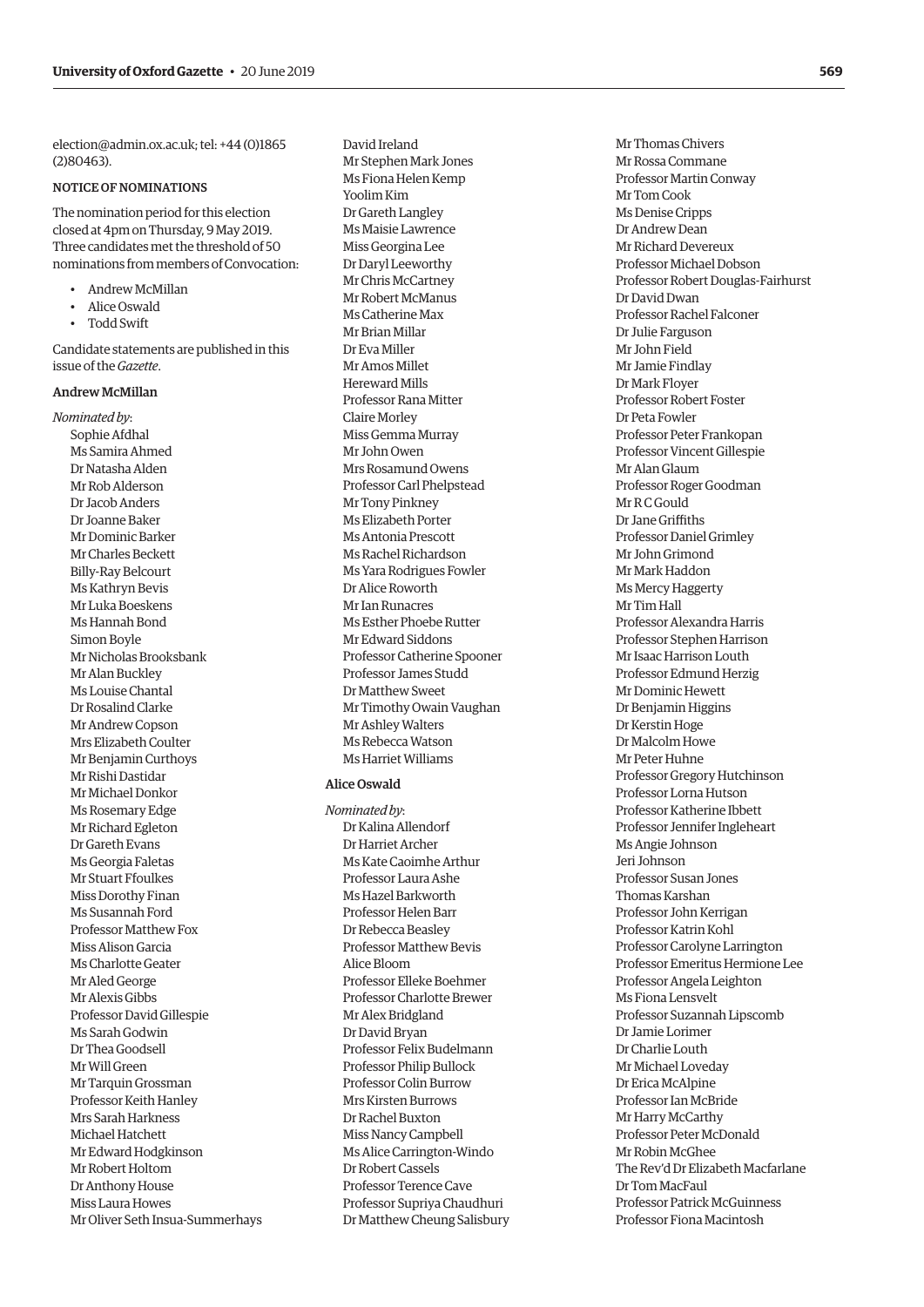Dr Marina MacKay Professor Martin McLaughlin Mr Thomas McLaughlin Professor Kate McLoughlin Ms Lise McNally Professor Laurie Maguire Professor Laura Marcus Dr Michael Mayo Dr M Mendelssohn Mr Joseph Minden Dr Clare Morgan Dr Llewelyn Morgan Professor Teresa Morgan Dr Joseph Moshenska Sir Andrew Motion Dr Subha Mukherji Dr Kathryn Murphy Professor Lucy Newlyn Ms Lucia Nixon Ms Jacqueline Norton Mr Bernard O'Donoghue Ms Ellen O'Neill Mr Richard Ovenden Dr Georgina Paul Dr Siofra Pierse Ms Hannah Pollard Dr William Poole Ms Antonia Potter Mr David Potter Professor Lloyd Pratt Professor Philomen Probert Professor Diane Purkiss Dr Josephine Quinn Mr Craig Raine Ms Namratha Rao Miss Victoria Reynolds The Rev'd Canon Leanne Roberts Major Nicola Roberts Dr Lynn Robson Professor Tim Rood Dr Tessa Roynon Dr Katherine Rundell Dr David Russell Dr Jenny Sager Dr Elizabeth Scott-Baumann Professor Catriona Seth Professor Jane Shaw Professor Sally Shuttleworth Ms Bailey Sincox Ms Sadie Slater Professor Helen Small Ms Celia Smith Dr Olivia Smith Professor Adam Smyth Mr Michael Spriggs Mr Nathan Stazicker Dr Hannah Sullivan Dr Helen Swift Professor Oliver Taplin Dr David Taylor Dr Nicola Trott Ms Charlotte Turnbull Dr Marion Turner Mrs Margaret Tween

Charles Tyson Mrs Clare Wakeham Professor Daniel Wakelin Ms Lucy Ward Mr Christopher Whalen Ms Esther Osorio Whewell Mr David White Professor William Whyte Mr Henry Wickham Professor Abigail Williams Professor David-Antoine Williams Dr Gillian Woods Miss Laura Wright Mr Miles Young

#### Todd Swift

*Nominated by*: Mr Timothy Ades Mr Dominick Ashe Mr Michael Atkinson Mr Xavier Bach Mr Andrew Baird Dr Jemma Borg Mr Andrew Breach Mr Nigel Burt Dr John Catherall Dr Karen Cull Mr Matej Damborsky Mr Michael Dangerfield Mrs Olivia Donnelly Dr Alice Dub Mr Alan Dunnett Mr George Evans Mr Gwennael Fedder Irina Fedorenko Mr James Flynn Ms Stephanie Forrest Mr Lyman Gamberton Mr Matthew Goldie-Scot Mr Alastair Hale Dr Ruofan Han Mr David Hill Ms Anahita Hoose Miss Angela Jackson Mr Oliver Jones Mr Rio Jones Mr Adam Jordan Professor Mikko Kaasalainen Mark Kingstone Mr Duncan Larraz Mr Timothy Leddy Mr Henry Little Mr Mark McGuinness Dr Sean McMahon Mr Andrew Mangeot Dr Sam Meekings Mr Carl Morris Ms Alexandra Nachescu Mr Jonathan Naess Mr Lucy O'Brien Dr Alex O'Bryan-Tear Miss Lucy Oddy Mr Nicolas Ollivant Dr Vivienne Raper

Mr John Richardson Miss Hannah Scaife Ms Jane Shillaker Mrs Alexandra Strnad Mr Tancred Taylor Ms Bethan Tichborne Mrs Mariia Tishenina Mr Simon Veksner Ms Jenny Whitworth Dr Laura Selena Wisnom Mr Renbin Woo Dr Samuel Garrett Zeitlin

#### **Candidates' statements**

#### ALICE OSWALD

I'd like to be considered for the position of poetry professor, which I see as an opportunity to deepen my research into Spoken Poetry and to bring that research to a wider audience.

It's important to me to fnd ways of connecting with the City of Oxford as well as the University and for this reason, besides delivering lectures, I'd like to stage some Extreme Poetry Events: for example allnight readings of long poems, poetry in the dark or in coloured light, even perhaps a Carnival of Translation, A Memory Palace, a Poem-Circus (like the Music-Circus of John Cage), or an exhibition of mobile poems. A book is a wonderfully quiet place, but I've always thought that poetry, if ofered the right occasions, will rise to meet them and that one of our tasks as poets is to invent such occasions for ourselves and for others. I'd be delighted if I could tempt school children to take part in some of these.

I believe that poetry is, among other things, an ancient memory system, that it asks to be heard out loud or at least read in the manner of a musical score, that it promotes imaginative over rational understanding and that the strength of the imagination is its ability to think between disciplines and to conceive of wholes not just parts. While I was at University I was grateful that the Ruskin School of Art ofered diferent approaches to learning and I like to think that a poetry professor might provide something similar, perhaps in the form of workshops or structured conversations. There is after all plenty to discuss. It's exciting to be engaged in poetry at a time when its medium is changing almost as radically as it did in the eighth century B.C. I see no reason why Instagram poems shouldn't prove as rewarding as Concrete poems or the visual poems of classical Chinese and I'd welcome the chance to invite young poets to engage in discussion about what poetry has been and is becoming.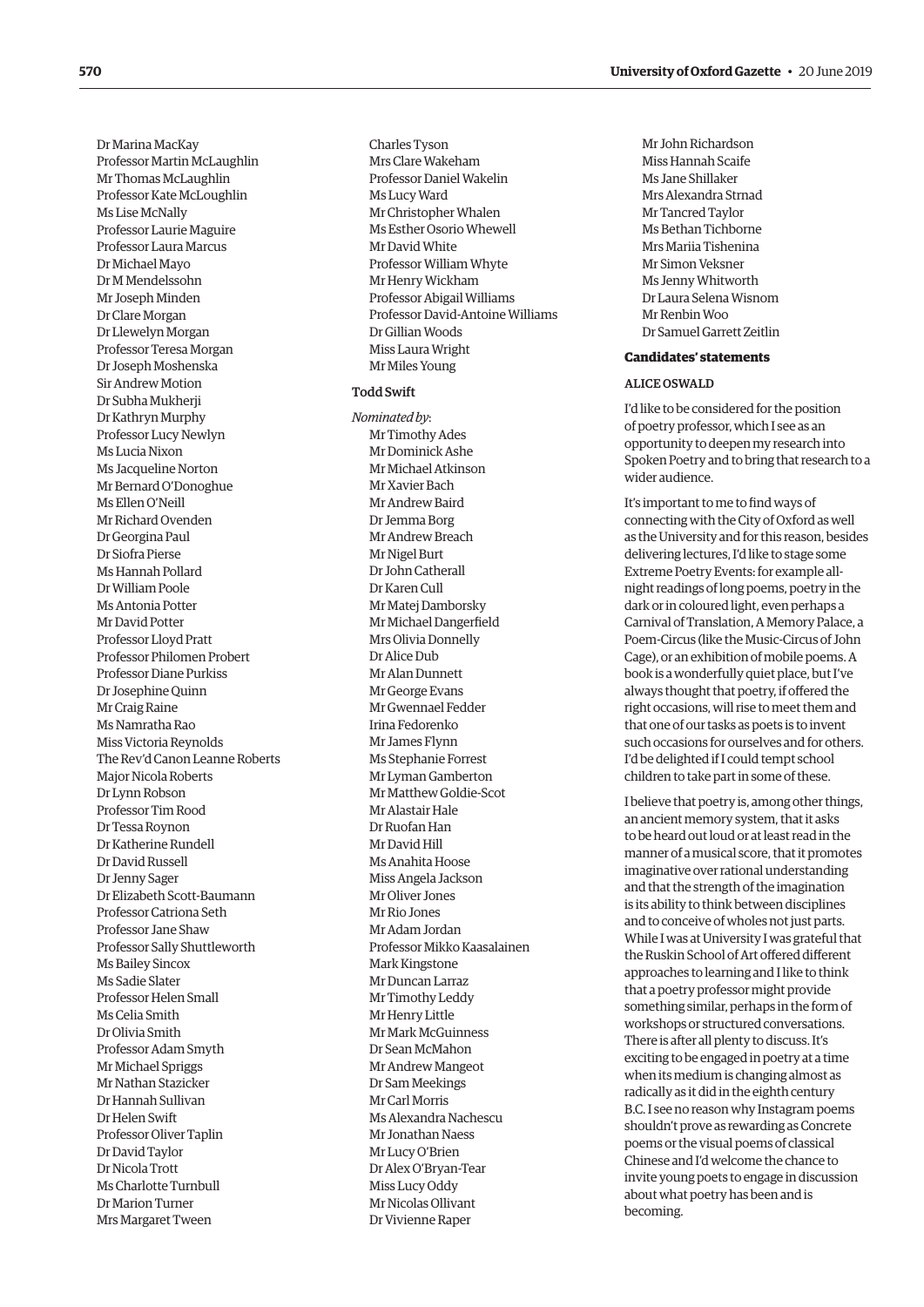As a Homer fanatic, I'm keen to make links between ancient epic and contemporary performance poetry. Through my association with the Archive for Performance of Greek and Roman Drama, I'd like to remind people that a poem is always more than a written text and that short lyric poems need to operate among longer more theatrical forms, such as the verse drama, the song-cycle, the folk tale, the liturgy. I have recently been commissioned to write a book about Homer and it would be a pleasure to be in contact with other classicists while working on this.

In fact it goes without saying that my own poems would benefit immeasurably from contact with the University. I am currently working on a number of collaborations with visual artists, dancers and musicians and would love to try these out in a critical environment. And of course the Bodleian Library would be an invaluable resource for any poet.

#### ANDREW MCMILLAN

It's a cliché, but poetry is having a bit of a 'moment' right now; more than any time in the past two decades we're witnessing a new generation of poets step forward and claim space within the prize-lists and the editorial boards and the inner-rooms of our art form. Yet still, the poets who have been so central to our culture for the past half-century continue to expand their craft, improving their body of work with each new poem, each new collection. The Oxford Professor of Poetry feels like a position which is uniquely suited to this current moment; both futurefacing, towards the student-body and yet with the weight and prestige of the lineage of predecessors standing behind it as well.

When I was in Year 9 or 10 of Secondary School, me and another boy from my class were grouped together with other kids from Barnsley and bussed down to Oxford as part of an Aim Higher campaign to get more of us to consider going to Oxbridge. My memories of the day are hazy, but I recall walking down some long corridors and then being taken to see the flm The Day After Tomorrow in the evening, before travelling back up the next day.

It is true that I am young (though with half a decade on Keats, at his oldest), but I would hope to make a dynamic, insightful and fresh contribution to the life of poetry and literature at the university. Perhaps the best thing a role like this can do is to offer illumination of poets who time or fashions have pushed back into the dark.

There's a scene in The Day After Tomorrow where a huge wall of water is coming

towards the cast as they stand in New York City; they seek shelter by hiding in the New York Public Library and (spoiler alert!) a select few of them stay there until they are rescued at the end of the flm. It's an interesting image to contemplate at this current cultural intersection we fnd ourselves at. Perhaps there's a temptation to see this new generation as a flood seeking to drown out all tradition. Maybe there's a tendency to think of our plethora of midcareer and long-serving poets as solid, important, but a little bit dull, standing stoically as the wave approaches. Neither of these statements is true. Indeed if that wave had been allowed to reach the library, to reach the shelves and the tomes that slept on them, that would have been the ideal outcome. The new generation mixing with the central voices of our poetic culture. A professorship that speaks both forwards and looks back. A professorship which seeks to illuminate today, but also looks ahead, to tomorrow, and the day after that as well.

#### TODD SWIFT

I have been an international poetry activist, poet, small press publisher, editor, anthologist, and poetry tutor for over 30 years, beginning in Montreal, where I was mentored by Ezra Pound's mentee, Louis Dudek. I was listed in the *Oxford Companion to Modern Poetry*, and was the 2017–2018 Poet-in-residence at Pembroke College, Cambridge. As Oxfam GB's Poetin-residence I ran a national poetry contest and edited numerous anthologies, and ran a reading series for a decade. My own poetry has appeared across the world in periodicals and magazines; and in over 20 collections, including pamphlets. In 2003, I was featured on CNN for my work as a co-organiser of the Poets Against the War movement, and edited the Salt anthology. In the 90s I pioneered Fusion poetry, a hybrid of performance, hip hop, and digital poetries. My PhD is on style in modern poetry. Over three decades I have shown a commitment to innovation, encouragement, enthusiasm and excitement in poetry – and have always supported, and advocated for, a diverse and open understanding of what poetry is, and can do. As a Canadian-British poet, I bring a multilingual and multicultural vision to poetics and the promotion of ideas about poetry in the 21st century. The themes of my own poetry are relevant at this time, since my key themes are gender identity, pop culture, sex, desire, politics, violence, religious faith and doubt, ecology, and scientifc inquiry, as they swirl about in a language mash-up – created by a fractured lexical construct that may or not be a coherent being. I am a high modernist

romantic, taking my bearings from FT Prince, Hart Crane, Wallace Stevens as well as Pound and H.D. My work has been described as a strange admixture of Dylan Thomas and Paul Muldoon. It is in fact its own stylish melange of low and high diction, exploring the eccentric possibility of being a true person or persona in a hypermediated age. As a long-time public speaker and polemicist, I would enjoy the chance to lecture on current trends in poetry, and as a gadfy of sorts continue to ask questions of poetry, poets and poems.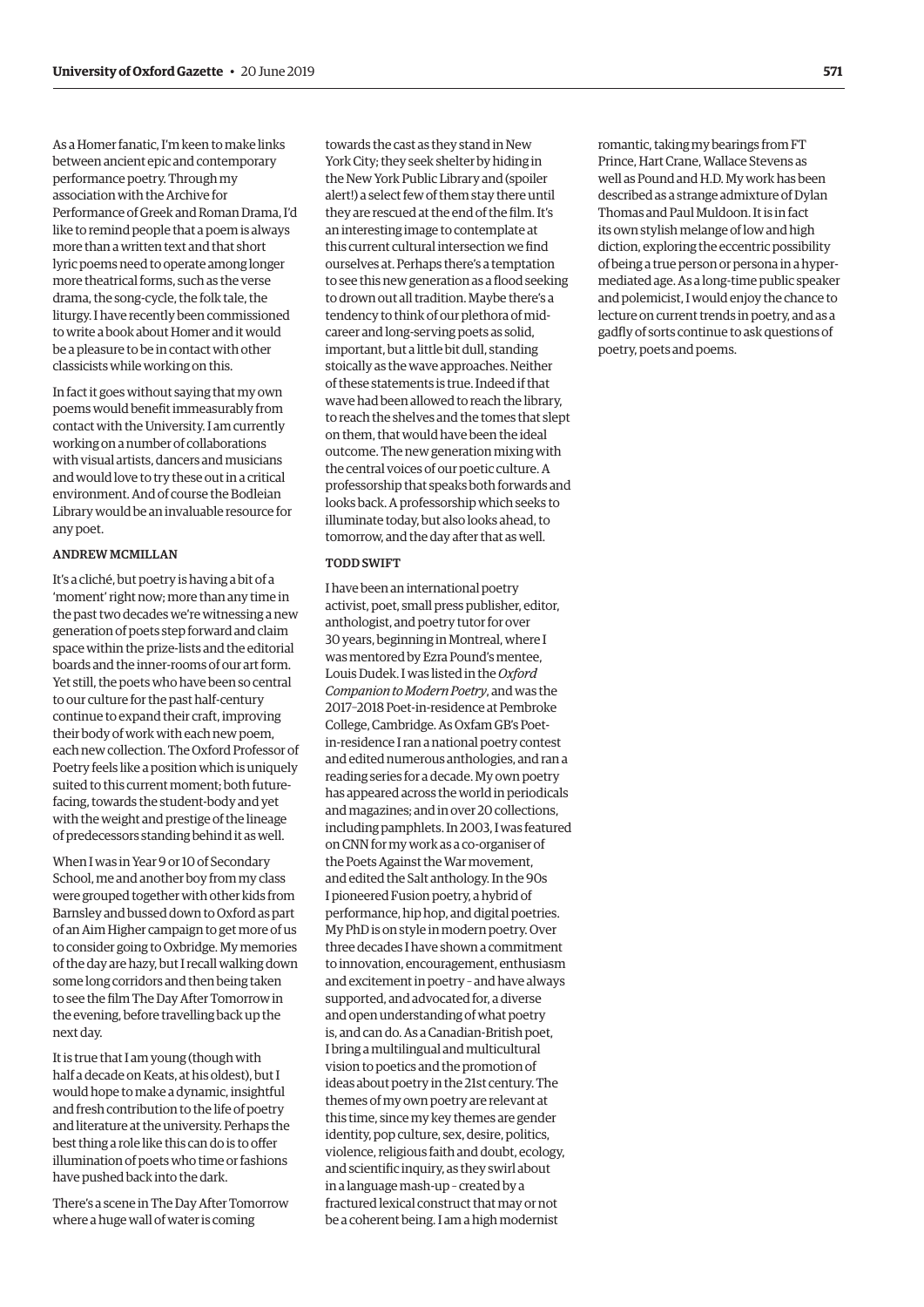## <span id="page-9-0"></span>Advertisements

#### **Advertising enquiries**

*Email*: gazette.ads@admin.ox.ac.uk *Telephone*: 01865 (2)80548 *Web*: https://gazette.web.ox.ac.uk/classifedadvertising-gazette

#### **Deadline**

Advertisements are to be received by **noon on Wednesday** of the week before publication (ie eight days before publication). Advertisements must be submitted online.

#### **Terms and conditions of acceptance of advertisements**

**You are** advised to view our full Terms and Conditions of acceptance of advertisements. Submission of an advertisement implies acceptance of our terms and conditions, which may be found at https://gazette.web.ox.ac. uk/classified-advertising-gazette, and may also be obtained on application to Gazette Advertisements, Public Affairs Directorate, University Offices, Wellington Square, Oxford OX1 2JD.

#### **Miscellaneous**

**The Anchor pub**, dining rooms and terrace – close to Jericho. We serve simple, honest, fresh food with daily changing seasonal specials, an extensive wine list and great beer. Our 2 private dining rooms can seat 14 and 16 and are available for meetings or dinner parties. We are open 9am–11pm Mon–Fri and 8am–11pm Sat and Sun. 2 Hayfield Rd, Oxford OX2 6TT. Tel: 01865 510282. Web: [www.theanchoroxford.](http://www.theanchoroxford.com)  [com](http://www.theanchoroxford.com).

**Stone Pine Design** card publisher specialising in wood engraving, linocuts and Oxfordshire. Beautifully produced, carefully selected designs by internationally renowned artists. Web: www.stonepinedesign.co.uk.

**St Giles' Parish Rooms for hire**. Ideally located close to the city centre at 10 Woodstock Rd OX2 6HT. There is a main hall and a meeting room that can be hired together or separately, and full kitchen facilities. For enquiries regarding availability and to arrange a site visit, contact Meg Peacock, Benefice Manager: 07776 588712 o[r sgsm.benefice.](mailto:sgsm.benefice.manager@gmail.com) [manager@gmail.com.](mailto:sgsm.benefice.manager@gmail.com) 

#### **Groups and societies**

**The Oxford University Newcomers' Club**  at the University Club, 11 Mansfield Rd, OX1 3SZ, welcomes the wives, husbands

or partners of visiting scholars, of graduate students and of newly appointed academic and administrative members of the University. We offer help, advice, information and the opportunity to meet others socially. Informal coffee mornings are held in the club every Wednesday 10.30am–noon (excluding the Christmas vacation). Newcomers with children (aged 0–4) meet every Fri in term 10.15am–11.45am. We have a large programme of events including tours of colleges, museums and other places of interest. Other term-time activities include a book group, informal conversation group, garden group, antiques group, an opportunity to explore Oxfordshire and an Opportunities in Oxford group. Visit our website: www.newcomers.ox.ac.uk.

**Oxford Research Staff Society** (OxRSS) is run by and for Oxford research staff. It provides researchers with social and professional networking opportunities, and a voice in University decisions that affect them. Membership is free and automatic for all research staff employed by the University of Oxford. For more information and to keep up to date, see: web: www.oxrss.ox.ac.uk; Facebook: http://fb.me/oxrss; Twitter: [@ResStaffOxford](https://twitter.com/resstaffoxford); mailing list: researchstaffsubscribe@maillist.ox.ac.uk.

#### **Restoration and Conservation of Antique Furniture**

**John Hulme** undertakes all aspects of restoration. 30 years' experience. Collection and delivery. For free advice, telephone or write to the Workshop, 11A High St, Chipping Norton, Oxon, OX7 5AD. Tel: 01608 641692.

#### **Sell your unwanted books**

**Sell your unwanted books** at competitive prices. If you need extra space or are clearing college rooms, a home or an office, we would be keen to quote for books and CDs. Rare items and collections of 75 or more wanted if in VG condition; academic and non-academic subjects. We can view and collect. Contact Graham Nelson at History Bookshop Ltd on 01451 821660 or sales@historybookshop.com.

#### **Antiques bought and sold**

**Wanted and for sale** – quality antiques such as furniture, fire guards, grates and related items, silver, pictures, china and objets d'art. Please contact Greenway Antiques of

Witney, 90 Corn Street, Witney OX28 6BU on 01993 705026 or 07831 585014 or email jean\_greenway@hotmail.com.

#### **Services Ofered**

**Big or small, we ship it all**. Plus free pick up anywhere in Oxford. Also full printing services available (both online and serviced), 24-hour photocopying, private mailing addresses, fax bureau, mailing services and much more. Contact or visit Mail Boxes Etc, 266 Banbury Rd, Oxford. Tel: 01865 514655. Fax: 01865 514656. Email: staff@mbesummertown.co.uk. Also at 94 London Rd, Oxford. Tel: 01865 741729. Fax: 01865 742431. Email[: staff@](mailto:staff@mbeheadington.co.uk)  [mbeheadington.co.uk](mailto:staff@mbeheadington.co.uk).

**Airport transfer/chaufeur service**. If you are looking for a reliable and experienced transfer service I would be happy to discuss your needs. Last year I handled 328 airport transfers successfully and I have over 20 years' experience. Account customers welcome and all major credit cards accepted. Comfortable and reliable Heathrow service. Contact Tim Middleton. Tel: 07751 808763 or email: timothy.middleton2@btopenworld.com.

#### **Independent Pensions and Financial**

**Advice**. Austin Chapel Independent Financial Advisers LLP provide bespoke pensions and financial advice to staff working for the University of Oxford. We provide Annual Allowance and Lifetime Allowance pension tax mitigation advice and calculations. In addition, we can provide projections of future pension benefits to ensure your retirement plans are on course to meet your retirement income requirements. We also offer an independent investment review service to help ensure that your investment portfolio still meets your current attitude to risk and is tax efficient. The initial meeting can be held at your workplace, home or our central Oxford offices. There is no cost for the initial meeting. For more information contact Gary O'Neill on 01865 304094 or email [gary.oneill@](mailto:gary.oneill@austinchapel.co.uk)  [austinchapel.co.uk.](mailto:gary.oneill@austinchapel.co.uk)

**Carpenter/joiner**. For bookcases, wardrobes, etc, made on site to your specifications. Portfolio available. Call Rob Guthrie on 01608 677423 (evening) or 07961 444957 (daytime). Email: rob.s.guthrie@gmail.com.

#### **Oxford's low-cost packing and shipping**

**experts**. Lowest price rates for University students, staff and departments, discounted boxes and collection for all shipments. Whether clothing, books, computers, musical instruments, fragile laboratory equipment, rowing oars, valuable paintings or other household items, we specialise in custom packing and worldwide delivery by road, sea and air. Pack & Send, 3 Botley Rd, Oxford, OX2 0AA. Tel: 01865 260610. Email: [oxford@](mailto:oxford@packsend.co.uk) [packsend.co.uk.](mailto:oxford@packsend.co.uk)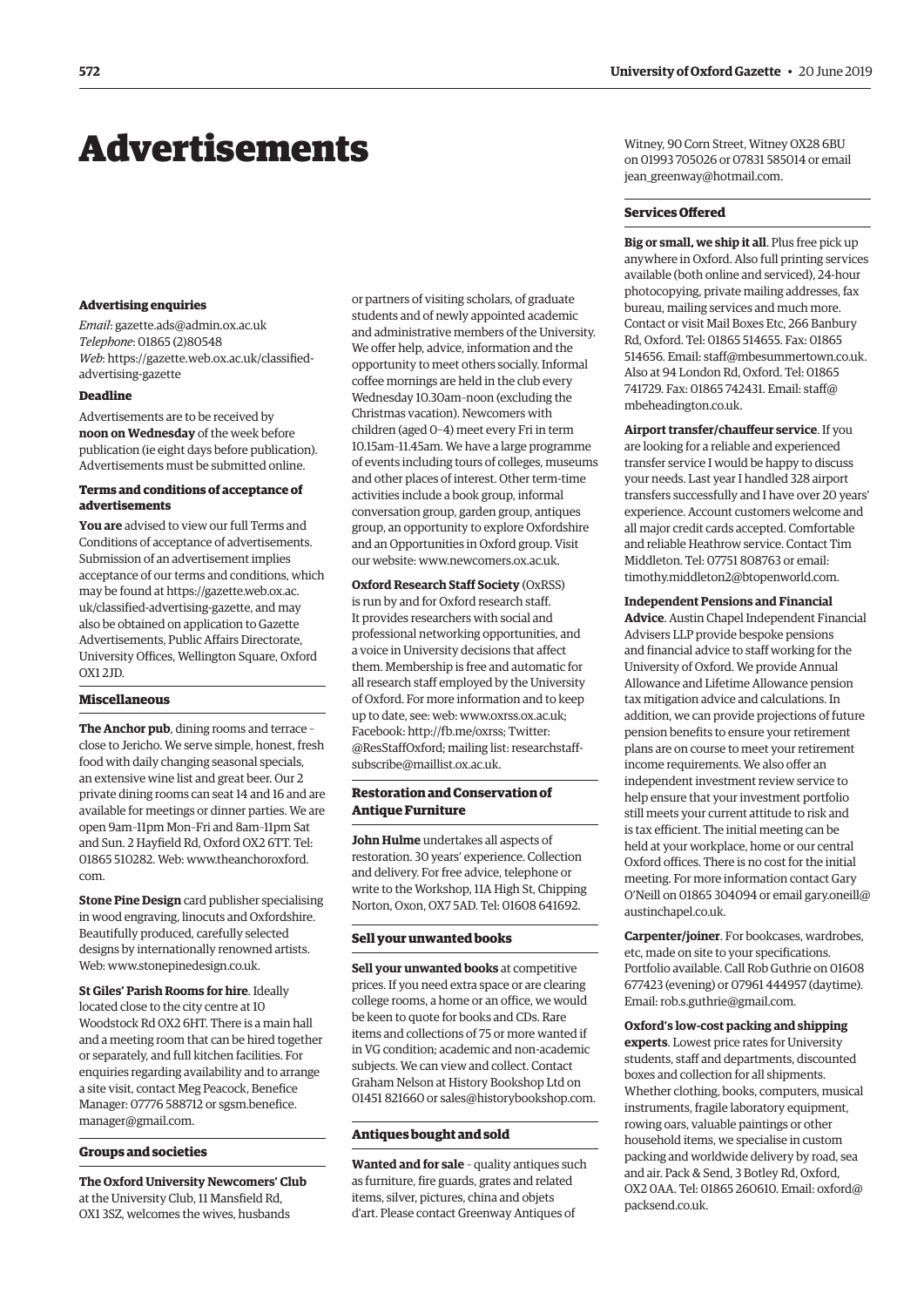#### **Domestic Services**

**Fantastic Services now in Oxford**. Enjoy more free time. Have your home chores and garden care solved by dedicated and fully equipped pros. Go to [fantasticservices.com/](http://fantasticservices.com/oxford)  [oxford](http://fantasticservices.com/oxford) – simply check the availability and prices for your area and book for whenever it is most convenient! Use promo code OXUNI to get £15 off all cleaning, gardening and handyman services. T&Cs apply.

#### **Situations Sought**

**Childminder, based in Didcot**: I am an Ofsted-registered childminder (URN: EY499456) with over 20 years' experience in early-years care. I have a real affinity with children of all ages. I do my utmost to ensure each child's time with me is a positive, stimulating, fun and consistently stable experience. For further information, please contact me at bev2906@hotmail.com. Full references available from families who have previously used my services.

#### **Houses to Let**

**To let from mid-Jul**: semi-detached house in Headington. Close to hospitals, universities, schools. 3 bedrooms, 2 reception, kitchen, bathroom. Off-street parking, front and back gardens. Good transport links. £900 pcm. Tel: 07812 909943.

**Sunny 3-storey Victorian townhouse** steps from Port Meadow, Thames, Oxford Canal and Jericho shops. Original fixtures, high ceilings, wooden floors; ideal for a family of 4. 3 bedrooms, 3 bathrooms, 1-plus study, beautiful rambling garden. Walking distance from city centre, colleges, schools and public transport. A real gem on one of Oxford's loveliest streets. You could not be better located! Available from 1 Aug. Rent £2,350 pcm. Contact dkallan@gmail.com.

#### **Accommodation Ofered**

**Visiting academics welcomed** as paying guests for short or long stays in comfortable home of retired academic couple. Situated in quiet, leafy close in north Oxford within easy distance of main University buildings, town centre, river, shops and restaurants. Rooms have free TV, Wi-Fi, refrigerator, microwave, kettle, tea, coffee, central heating. Linen, cleaning, breakfast all included in the very moderate terms. Email: DVL23@me.com.

**scottfraser** – market leaders for quality Oxfordshire property. Selling, letting, buying, renting, investing – we are here to help. Visit www.scottfraser.co.uk for more information or call: Headington sales: 01865 759500; Summertown sales: 01865 553900; East Oxford sales: 01865 244666; Witney sales: 01993 705507; Headington lettings: 01865 761111; Summertown lettings: 01865 554577;

East Oxford and student lettings: 01865 244666; Witney lettings: 01993 777909.

**Self-contained bed/sitting room to let**. Large modern bay-fronted room off Aristotle Lane in large house close to Port Meadow. En-suite shower room and kitchenette in private house. £650 pcm incl bills and cleaning. Available now. Contact: 01865 558743.

**Room in Park Town family home** to let, preferably for non-smoking senior academic who needs to live out of college. Own bathroom; use of kitchen. Enquiries to 07764 310244.

**Free accommodation in rural location**  offered to mature student in exchange for some companionship and light housekeeping for elderly man in Streatley- on-Thames; access to car and Wi-Fi. May suit postgrad. Nearby: trains to Oxford (34 mins), Reading (15 mins), London (80 mins). Must be available for sleeping overnight Mon–Thurs and from about 6pm evenings. Family support close by. References required. For further information contact Kitty Burton on [kittyburton5@gmail.](mailto:kittyburton5@gmail.com)  [com](mailto:kittyburton5@gmail.com) or 07962 928643.

#### **Accommodation Sought**

**Seeking a furnished 2–3 bedroom house**  in north Oxford, Kidlington or Marsden for 1 academic year from mid-Aug/early Sept. Can negotiate either a direct rental or a house swap with my home in central Vietnam (near the beach in Hoi An, 3 bedrooms, all en suite, with part-time housekeeper). We are cat lovers and happy to cat sit. Contact me on [catherine.](mailto:catherine.mckinley@gmail.com)  [mckinley@gmail.com](mailto:catherine.mckinley@gmail.com) or [c.mckinley@](mailto:c.mckinley@greenshoots.edu.vn)  [greenshoots.edu.vn.](mailto:c.mckinley@greenshoots.edu.vn)

#### **Self-catering Apartments**

**Visiting Oxford?** Studio, 1-, 2- and 3-bed properties conveniently located for various colleges and University departments. Available from 1 week to several months. Apartments are serviced, with linen provided and all bills included. Details, location maps and photos can be found on our website at www. shortletspace.co.uk. Contact us by email on stay@shortletspace.co.uk or call us on 01993 811711.

**Shortlet studios** for singles or couples needing clean, quiet self-catering accommodation for weeks or months. Handy for High St (town, colleges), Cowley Rd (shops, restaurants), University sportsground (gym, pool), Oxford Brookes campuses, buses (London, airports, hospitals). Modern, selfcontained, fully furnished including cooking and laundry facilities, en-suite bathroom, Wi-Fi broadband, TV/DVD/CD, central heating, cleaning and fresh linen weekly. Off-road parking for cars and bikes. Taxes and all bills included. Enquiries: [stay@oxfordbythemonth.](mailto:stay@oxfordbythemonth.com) [com.](mailto:stay@oxfordbythemonth.com) 

#### **Looking for 5-star serviced accommodation**

right in the heart of the city? Swailes Suites offer city centre, award-winning maisonettes and apartments providing that 'home from home' feel that will help you get the most out of your stay. The Swailes Suites 'easy in, easy out' flexible booking arrangements, from 3 days to 6 months, together with good transport links make arrival and departure hassle-free. Check out our website at www. swailessuites.co.uk, contact Debbie on 01865 318547 or email debbie@nops.co.uk. Office established more than 25 years in 47 Walton Street, Jericho, OX2 6AD.

#### **Afordable serviced accommodation**

from £70 a night. Luxury apartments and houses within a short walk to the centre of Oxford suitable for singles, couples, families, professionals. Bills, taxes, internet, linen, housekeeping, self-check-in, cooking facilities, TV, heating, private parking (at some locations), private bathroom included. Stays from 2 days upwards with discounts for long-term bookings. Over 40 years of property letting experience. Enquiries[: info@](mailto:info@sleepandstayoxford.com)  [sleepandstayoxford.com](mailto:info@sleepandstayoxford.com).

#### **Holiday Lets**

#### **Cornwall cottage and restored chapel**

in quiet hamlet on South West Coast Path within 100m of the sea and minutes from Caerhays and Heligan. Each property sleeps 6. Comfortably furnished, c/h, wood burner and broadband. Ideal for reading, writing, painting, walking, bathing, bird watching. Beautiful beach perfect for bucket and spade family holidays. Short winter breaks available from £250. Tel: 01865 558503 or 07917 864113. Email: gabriel.amherst@btconnect.com. See: www.cornwallcornwall.com.

#### **Choose from over 11,000 holiday villas**

and apartments in Spain with Clickstay. We make it easy for you to make the perfect choice with our verified renter reviews and a dedicated customer services team. You can choose from modern apartments in Mallorca to whitewashed traditional fincas in Tenerife from just £73 pw! Many of our rental properties have private pools, sea views and large gardens with BBQ facilities. See: www. clickstay.com/spain.

#### **Property for Sale**

**Mosaics, Oxford** – an exciting new development and demonstrator NHS Healthy New Town – within easy reach of the city and Headington via networks of cycle routes and public transport. Stylish and architecturally elegant properties: from 1-bedroom modern apartments to spacious detached family houses. Show apartment and home open daily 10am–5.30pm. Help to Buy available. Contact Savills: 01865 269010. For more information see: http://mosaicsoxford.co.uk.